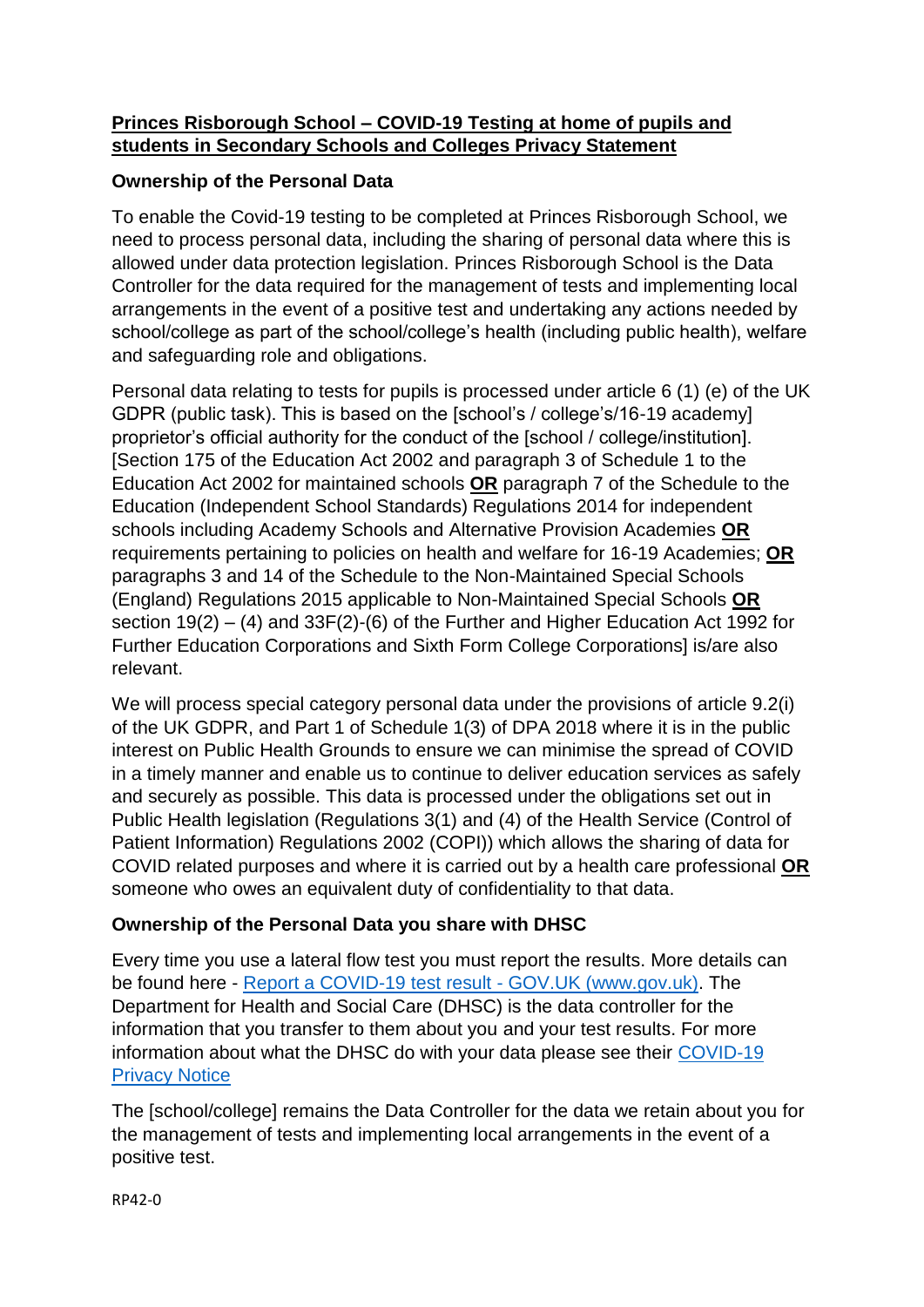You should read both this Privacy Notice and the DHSC COVID-19 Privacy Notice to understand how your personal data is used prior to taking a test.

# **Personal Data involved**

The following personal data is processed by the [school/college] in relation to your test:

- Name
- Unique code assigned to each individual test and which will become the primary reference number for the tests.
- Test result

For more information about what the DHSC do with your data please see their [COVID-19 Privacy Notice](https://www.gov.uk/government/publications/coronavirus-covid-19-testing-privacy-information)

#### **How we store your personal information**

The [school/college] will maintain a test kit log which will record against your name details of the testing kit which has been provided to you. The [school/college] may also record Personal Data about you in its internal COVID-19 test register (the school/ college's COVID-19 test register will not be shared with DHSC). This information will only be stored securely on locally managed systems with appropriate access controls in [schools/colleges] and will only be accessible to personnel involved in the management of tests and implementing local arrangements in the event of a positive test.

The [school/college] will retain its test kit log and COVID-19 test register for a period of twelve (12) months from the date of the last entries made by the [school/college] into them.

For more information about what the DHSC do with your data please see their [COVID-19 Privacy Notice](https://www.gov.uk/government/publications/coronavirus-covid-19-testing-privacy-information)

# **Processing of Personal Data Relating to Positive test results**

We will use this information to enact our own COVID isolation and control processes without telling anyone who it is that has received the positive test.

For more information about what the DHSC do with your data please see their [COVID-19 Privacy Notice](https://www.gov.uk/government/publications/coronavirus-covid-19-testing-privacy-information)

This information will be kept by the [school/college] for a period of twelve (12) months and by the NHS for eight (8) years.

# **Processing of Personal Data Relating to Negative and Void test results**

We will record a negative and void result for the purpose of stock controls of tests and general performance of the testing process.

#### **Data Sharing Partners**

The personal data associated with test results will be shared with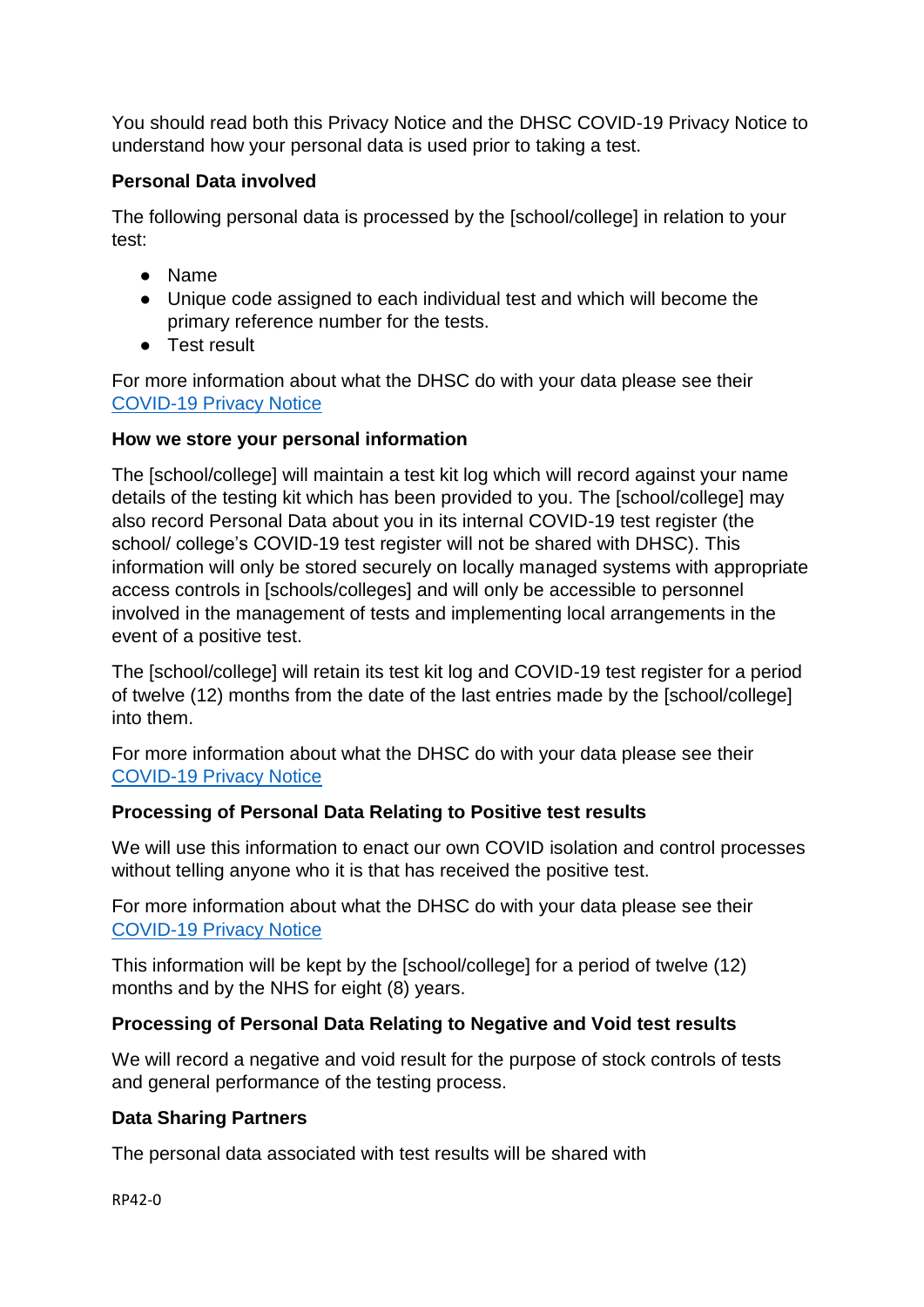- DHSC, NHS, PHE to ensure that they can undertake the necessary Test and Trace activities and to conduct research and compile statistical information about Coronavirus.
- Your GP the NHS may share the information you provide with your GP to maintain your medical records and to offer support and guidance as necessary. Any data you provide to the [school/college] will not be shared with your GP.
- Local Government to undertake local public health duties and to record and analyse local spreads.

Personal Data in the school/college's test kit log will be shared with DHSC to identify which test kit has been given to which individual in the event of a product recall. The [school/college] will not share its internal COVID-19 test register with DHSC.

#### **Your Rights**

Under data protection law, you have rights including:

**Your right of access** - You have the right to ask us for copies of your personal information.

**Your right to rectification** - You have the right to ask us to rectify personal information you think is inaccurate. You also have the right to ask us to complete information you think is incomplete.

**Your right to erasure** - You have the right to ask us to erase your personal information in certain circumstances.

**Your right to restriction of processing** - You have the right to ask us to restrict the processing of your personal information in certain circumstances.

**Your right to object to processing** - You have the the right to object to the processing of your personal information in certain circumstances.

**Your right to data portability** - You have the right to ask that we transfer the personal information you gave us to another organisation, or to you, in certain circumstances.

You are not required to pay any charge for exercising your rights. If you make a request, we have one month to respond to you.

Please contact us at [insert email address, phone number and or postal address of school's DPO] if you wish to make a request.

#### **How to complain**

If you have any concerns about our use of your personal information, you can make a complaint to us at [Insert your organisation's contact details for data protection queries].

You can also complain to the ICO if you are unhappy with how we have used your data.